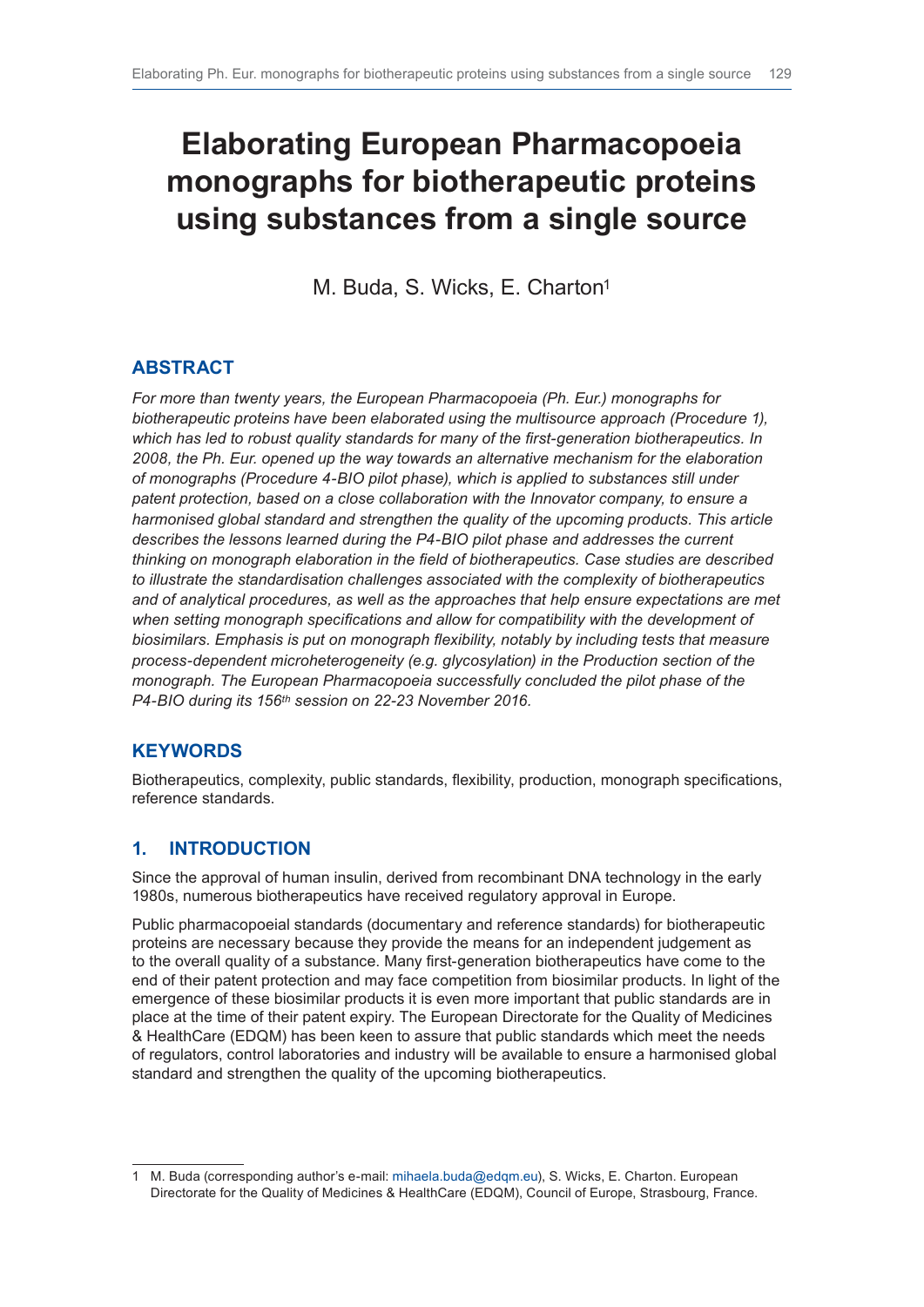#### **2. HISTORY AND BACKGROUND**

The governing body of the European Pharmacopoeia (Ph. Eur.), the Ph. Eur. Commission, launched a pilot phase in 2008 to ensure that there are suitable public standards in place for biotherapeutics as they come off-patent. The Ph. Eur. Commission opted to use a procedure (Procedure 4; P4), that had been successfully used for chemical entities, to elaborate monographs for which a single interested manufacturer has been identified and which is usually applied to substances still under patent protection where there is potential for future production of generics. P4 is based on close collaboration with the manufacturer responsible for innovating the substance/product. This is in contrast to the more commonly used Procedure 1 (P1) where multiple manufacturers of a substance have been identified to contribute to the elaboration of a monograph. It should be noted that whichever procedure is used, Ph. Eur. monographs take account of approved products on the European market and the principle basis for elaborating the monograph is the approved licensing specification(s) backed up by batch data.

Given regulator and industry interest in insulins and coagulation factors, this P4 pilot phase for biotherapeutics (P4-BIO) began with the elaboration of monographs for an insulin analogue (insulin glargine) and two recombinant human coagulation factors (factors VIIa and IX). In 2011, the P4-BIO pilot phase was enlarged with the aim of covering more diverse and complex classes of biotherapeutics licensed in Europe, such as hormones (e.g. parathyroid hormone), fusion proteins, pegylated products and hyperglycosylated proteins. This saw the addition of teriparatide, etanercept, pegfilgrastim and darbepoetin alfa to the Ph. Eur. monograph elaboration process.

To date, five Ph. Eur. drug substance monographs have been adopted by the Ph. Eur. Commission:

| <b>Monograph</b>                                                   | Ph. Eur. edition | <b>Implementation date</b> |
|--------------------------------------------------------------------|------------------|----------------------------|
| Insulin glargine (2571)                                            |                  | January 2014               |
| Human coagulation factor VIIa (rDNA), concentrated solution (2534) |                  | January 2014               |
| Human coagulation factor IX (rDNA), concentrated solution (2522)   | 8.2              | <b>July 2014</b>           |
| Teriparatide (2829)                                                | 9                | January 2017               |
| Etanercept (2895)                                                  | 9.3              | January 2018               |

and one monograph for *Pegfilgrastim (2889)* was published in Pharmeuropa 28.2 (April 2016) for public comment. In addition, a quality framework for finished product monographs for biotherapeutics has been established by developing a new monograph for *Human coagulation factor IX (rDNA) powder for solution for injection (2994)*, which has been adopted by the Ph. Eur. Commission in November 2016.

#### **3. COMPLEXITY OF BIOTHERAPEUTICS AND ITS INFLUENCE ON MONOGRAPH ELABORATION**

Biotherapeutics are generally not composed of a single chemical entity (unlike the classical chemically-derived drugs). Instead, they may be composed of complex mixtures of closely related variants (post-translationally modified forms, e.g. with naturally occurring heterogeneity in glycosylation). Thus, biological manufacturing is more complex, and sophisticated tests and controls are required to demonstrate the identity, quality, potency and purity of the drug substance. All these necessitate a thorough understanding of the manufacturing process and product attributes, which are assessed through a combination of physico-chemical and biological testing. In addition, as a principle, biotherapeutics are defined by the way they are manufactured with changes in manufacturing processes leading to distinct quality attributes including changes in the purity/impurity profile. Common examples of this include differences in glycan structure, charge heterogeneity and chemical modification. The complexity and naturally occurring heterogeneity of the molecular structure, dependence on production in living cells and complicated manufacturing process, as well as the diversity of analytical methods make the public standard setting a demanding exercise, with a unique set of challenges.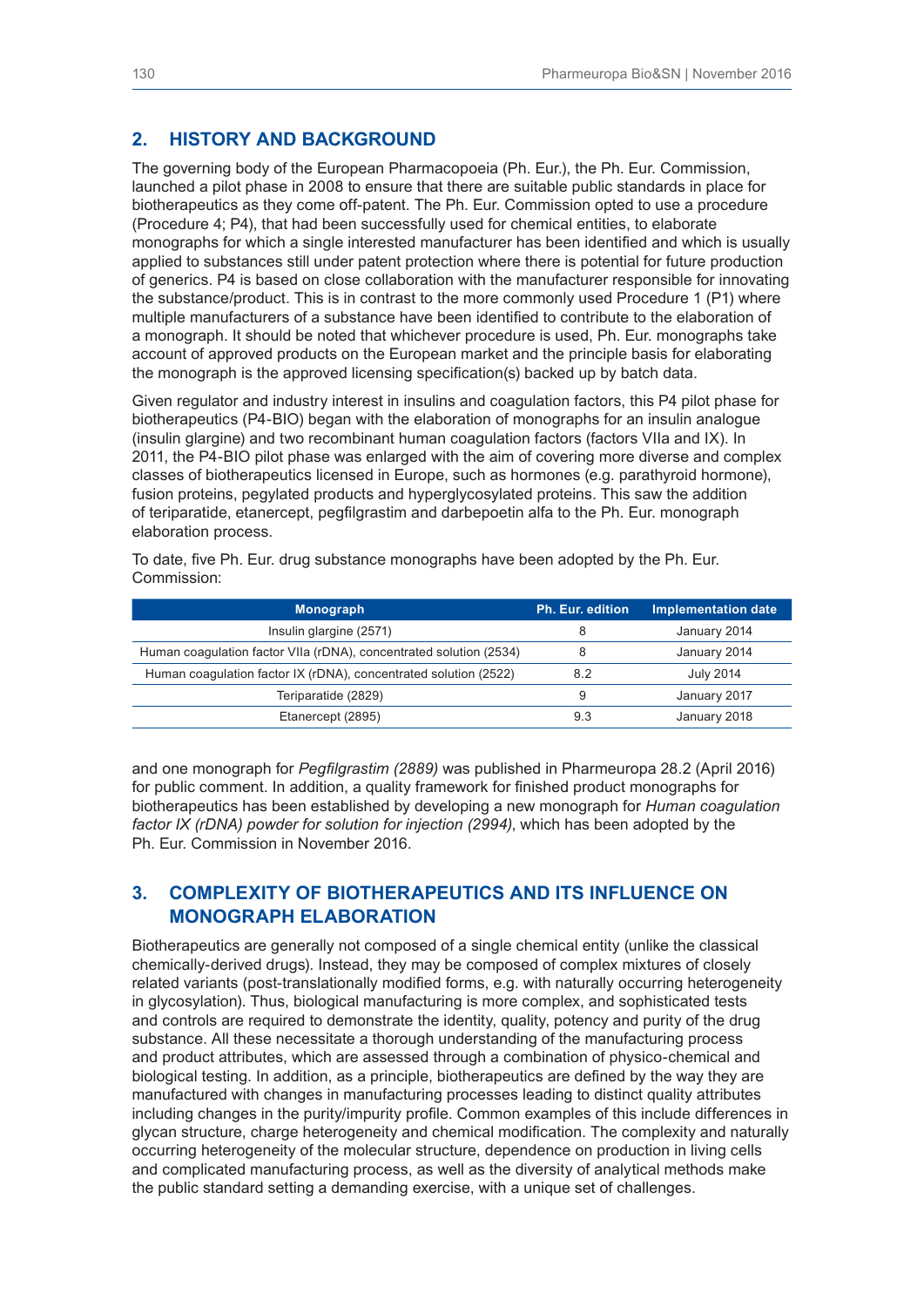## **4. LESSONS LEARNED AND CRITICAL POINTS TO BE CONSIDERED**

### **4.1. Monograph flexibility**

In establishing monographs for biotherapeutics the Ph. Eur. has recognised that because of their structural complexity, biotherapeutics require more flexible monographs compared to monographs on chemically-defined substances. A key challenge has been how to translate this flexibility into a public standard that provides comprehensive and sufficiently prescriptive quality requirements and allows for the development of follow-on versions.

#### **4.2. Production section**

One of the ways that flexibility has been achieved in the P4-BIO pilot phase is by defining the quality attributes linked to the process in the Production section of the monograph; a section which draws attention to particular aspects of the manufacturing process but is not necessarily comprehensive. Specifically when drafting the monographs for biotherapeutic products it was recognised that because protein glycosylation, which plays a critical role in protein structure/conformation and its effector function, is a source of heterogeneity its analysis cannot be included in the Tests section of the monograph as a direct transfer of the lot-release specifications of the innovator product. This is because glycosylation is manufacturing processdependent and its analysis requires multiple purification procedures and the use of an in-house reference preparation which is only available to the manufacturer. Additionally, acceptance criteria in the form of numerical limits for specific glycan species may not be suitable for all registered products and therefore should not form part of the monograph specifications. By adopting this approach for biotherapeutic product monographs they are able to reflect a suitable set of expectations that could be universally applied, which makes the monographs compatible with the development of biosimilars.

#### **4.3. Monograph vs release specifications**

The basis for monograph elaboration is the data relating to the substance provided by the Innovator company, which consists of a set of tests and acceptance criteria carefully chosen based on the specific control strategy in place. However, the Innovator may have applied release specifications that may not be appropriate for a public standard, for example tests removed or replaced by other tests or tests being performed as in-process controls or on intermediates may lead to the set of specifications provided not covering all quality attributes. Where there are important quality attributes of the substance that need to be monitored during the course of product development and manufacturing (such as *O*-glycan occupancy as a measure of glycosylation consistency for etanercept or the need for quality assessment of the PEG reagent for pegfilgrastim) these have been included in the Production section of the monograph.

Additionally, setting monograph specifications for process-related impurities derived from chemical modification of the protein moiety in conjugated proteins presents challenges. Although specifications in the data provided by the Innovator reflect the understanding of the impurity risk and process capacity to produce a product with a safe impurity profile, these may not be sufficient or appropriate for a public standard.

The experience gained from elaborating the monographs has shown that a way to address this is to include (on a case-by-case basis) considerations/additional tests on quality attributes, which are not part of release specifications but need to be controlled during the manufacturing process or downstream purification.

## **4.4. Selection of tests for the monograph**

The selection of tests to be included in the monograph specifications is product-specific and takes into account the set of quality attributes reflected in release specifications as well as the manufacturing process performance. In addition, sufficiently detailed data for structural elucidation and confirmation is used to help understand the protein structure and physicochemical properties and define a relevant set of quality requirements for the monograph.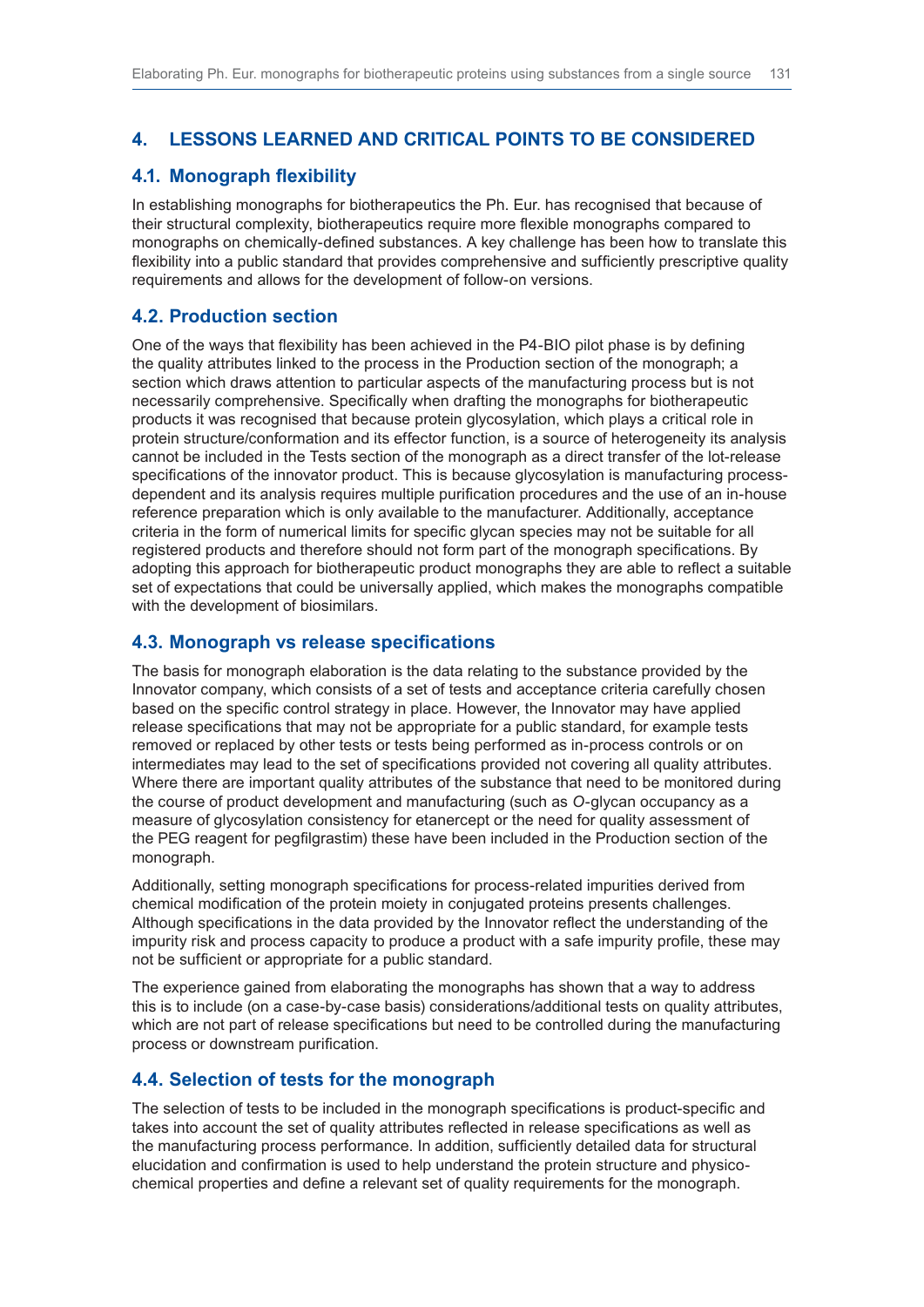Although information on characterisation has been found useful for the method verification, it is not the intent of the monograph to provide characterisation tools and any additional (characterisation) information provided by the manufacturer is not included in the monograph. Nevertheless, on a case-by-case basis, physico-chemical characterisation tests may be part of monograph specifications.

#### *4.4.1. Characterisation tests adapted in the monograph*

One example is peptide mapping which is part of the extensive product characterisation to establish identity, but is not required of routine release testing. The use of a peptide map in a monograph does not require a complete characterisation of the individual peptide peaks nor 100 % protein sequence coverage. Given the complex nature of biotherapeutics and the complexity of peptide mapping analysis, the monograph prescribes a set of acceptance criteria based on a comparative procedure with a peptide map obtained with a suitable reference standard.

## *4.4.2. Diversity of analytical methods*

For biotherapeutics, a significant number of physico-chemical and biological parameters have to be tested, and each of them requires advanced methods and equipment, whereas assay and impurities content for chemicals are generally assessed through one common HPLC method, and a determination of potency via a bioassay is not performed.

Analytical specifications for biotherapeutics comprise identification, assay and purity testing methods. For identification, methods used include peptide mapping, capillary or gel electrophoresis, charge heterogeneity, glycan analysis and in some cases potency determination.

The analytical methods used to determine the purity of the drug substance are quantitative or semi-quantitative methods, which may be similar to those used for identification. They typically include: quantitative determination of protein variants/related species (ion-exchange chromatography, RP-HPLC, hydrophobic interaction chromatography), of high molecular species (dimers and aggregates by size exclusion chromatography), of post-translational modifications, including gammacarboxylation for coagulation factors (LC) etc. and semiquantitative determination of protein variants based on charge and size (electrophoretic methods). Additional tests applicable to biotherapeutics consist of microbiological tests (bacterial endotoxins test, microbiological contamination) and of procedures designed to minimise or eliminate agents of infection.

Finally an assay for protein content determination or potency determination is used. In some cases it is possible to employ the same procedure (e.g. HPLC) for both assay of the drug substance and quantitation of impurities.

#### *4.4.3. Method verification*

Although the analytical methods proposed for a monograph are validated and robust as per ICH Q2 (R1) *Validation of Analytical Procedures: Text and Methodology* (with validation data provided in the manufacturer's data package submitted for monograph elaboration), their robustness, transferability and suitability for a pharmacopoeial standard are confirmed experimentally. In addition, the information provided by the manufacturer on method robustness verification allows definition of a set of key parameters and anticipation of potential technical issues.

The diversity and complexity of analytical procedures to be included in a recombinant protein monograph requires extensive method verification and this generally involves two laboratories (including the EDQM Laboratory) as a minimum requirement. This work may lead to significant amendments to the manufacturer's methods and additional validation studies. Overall, the successful drafting of a monograph strongly relies on the extensive verification of the methods performed by individual Official Medicines Control Laboratories who participate in the P4-BIO pilot phase.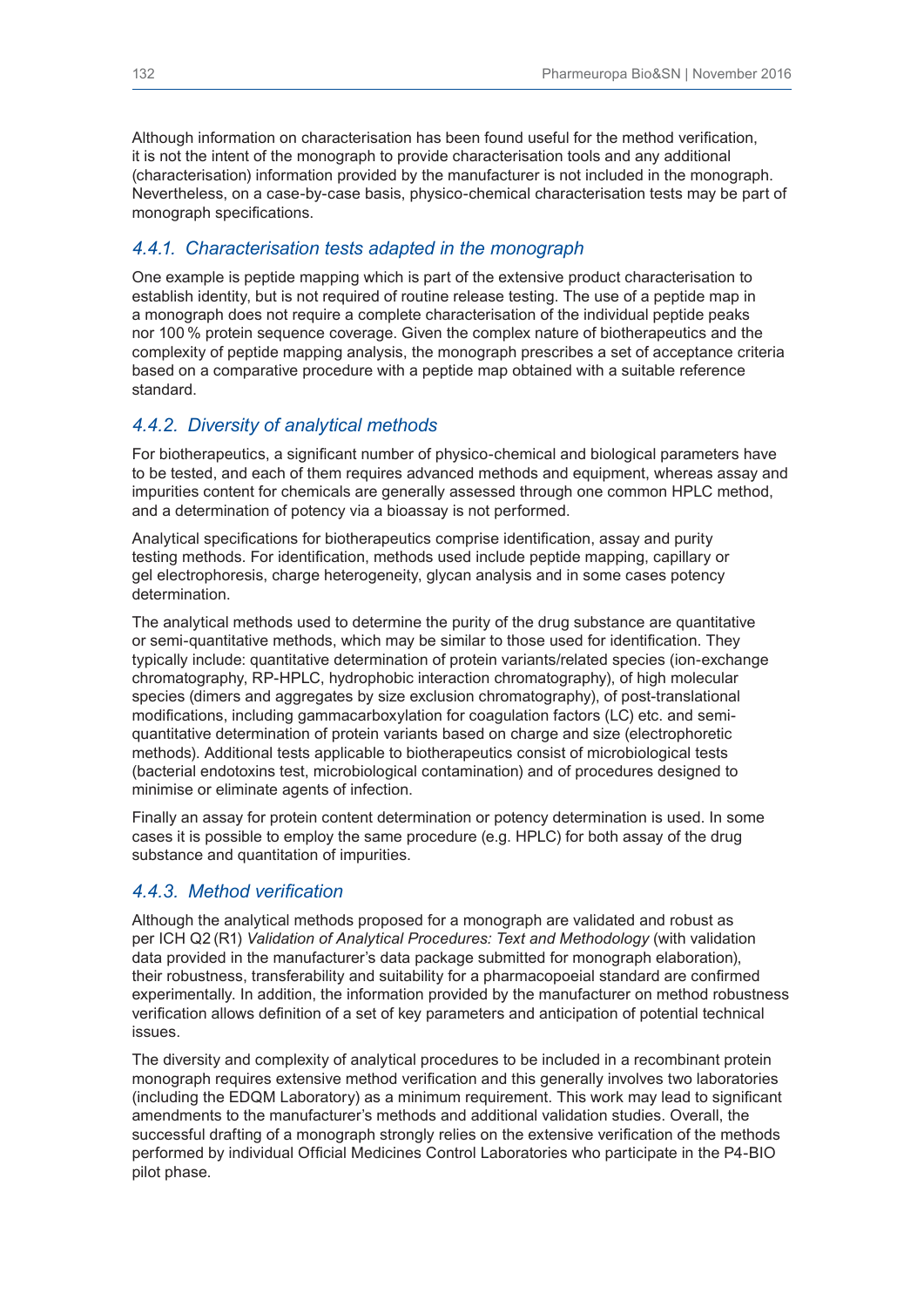**Bioassay**. *In vitro* cell-based potency assays are largely used for biotherapeutics, and rely on the quantification of a measurable response to a biological preparation in a clonal cell line in order to determine potency relative to a standard preparation. These *in vitro* bioassays are considered to be amongst the most complex and problematic of all analytical methods, including having challenging method transfer. Due to the high complexity of bioassays, a high level of variability is reached in analyses (e.g. RSD up to 30-40 % compared to 1-2 % for chromatographic assays). This variability requires careful control of the critical parameters and assessment of sources of variations (e.g. dilutions, cells, etc.); therefore, further optimisation to achieve consistent performance may be needed before the inclusion of the bioassay in the monograph. Additionally, as a Ph. Eur. monograph cannot prescribe the use of reagents protected by trade mark or patent, non-proprietary bioassays need to be included in the monograph. This requires manufacturers to supply data on bioassays supported by assay inter-changeability and validation and in those cases where such data is not available, the development and validation of (new) alternative methods will be needed.

#### **4.5. Reference standards**

Ph. Eur. monographs for biotherapeutics invoke the use of reference standards, which are an integral part of the quality standard. Ph. Eur. chemical reference standards (CRSs) may need to be established to support physico-chemical analytical methods described in a monograph; they may serve qualitative (peak identification, impurity and system suitability) and quantitative (assay/protein content determination) purposes.

As regards determination of biological activity, a repertoire of WHO International Standards has been developed for the new generation biotherapeutics and may serve as a basis (caseby-case) for setting/calibration of Ph. Eur. method-specific biological reference preparations (BRPs). In some cases, WHO may be establishing the International Standard simultaneously with the monograph elaboration, which leads to joint efforts to assure compatibility of strategies between EDQM and WHO.

An initial reflection on a CRS/BRP strategy is made early and adapted at a later stage (i.e. method verification) based on the requirements/needs of the methods detailed in the monograph, availability of the substance, storage/dispatch conditions for the future CRS/BRP (e.g. freeze-dried or liquid preparation), and sustainability of CRS/BRP supply throughout the life of the monograph.

## **5. CONCLUSION AND STEPS FORWARD**

This P4-BIO pilot phase for the elaboration of biotherapeutic product monographs was essential because it has established the first monographs which allow for the control of the quality of new single source biotherapeutics whilst recognising their inherent complexity. The monographs for these biotherapeutics also firmly establish the link between product quality and production process. These monographs have allowed for flexibility in the approach to setting specifications by typically including complex tests that measure process-dependent microheterogeneity (e.g. glycosylation) in the Production section of the monograph.

Additionally, the thinking on what are the important features of a recombinant protein monograph has evolved in order to reflect the product complexity. For most of the biotherapeutics in question, the understanding of the important product characteristics affecting quality, efficacy and safety and of the methods needed to monitor them strongly depended on a sufficient level of information including information on product characterisation. The critical evaluation of the Innovator methods and careful selection of the tests included in the specifications has been crucial – the specifications provided by the Innovator have been treated as a base for elaboration of the monograph but not directly copied. Sometimes the submitted methods were outdated and efforts were taken to align them with already existing monographs, perform extensive method verification, achieve more harmonised methods and take a broader view to consider newer methods, while keeping in mind that public standards should be applicable by everyone (highly robust methods are preferred to highly sophisticated ones).